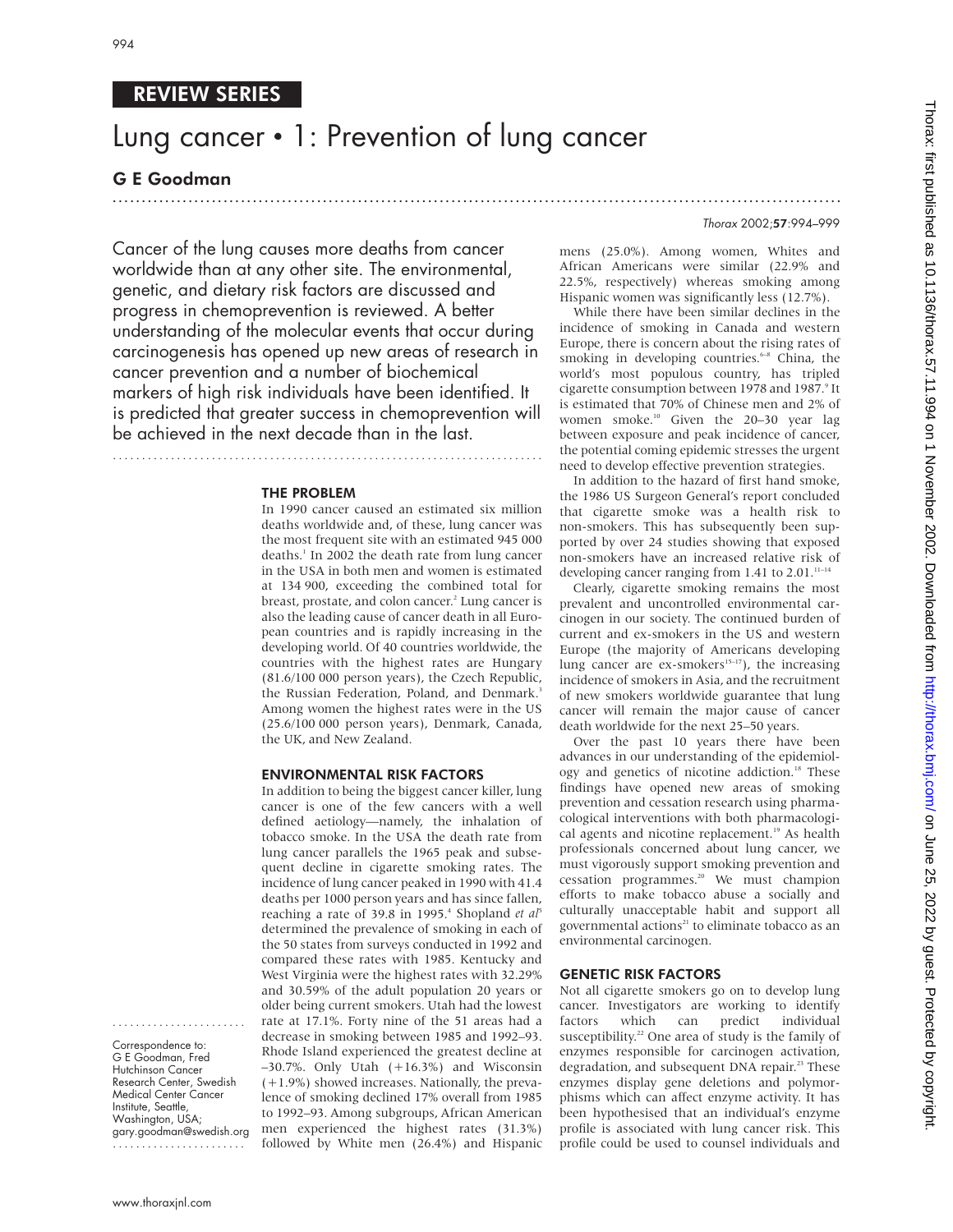could be used to select high risk individuals for specific chemoprevention agents. These enzymes and the metabolic pathways they regulate also have the potential to become targets for preventive agents.

To illustrate this point, benzo[a]pyrene, one of the many carcinogens found in cigarette smoke, is metabolically activated by the P450 family of hepatic enzymes (mainly  $CYP1A1$ ).<sup>24–27</sup> The intermediate metabolites are chemically active and can bind to DNA and cause gene dysfunction. Glutathione-S-transferase (GST), epoxide hydrolase (EH) and N-acetytransferase (NAT) detoxify these products. Polymorphisms and/or gene deletions result in modified metabolic activity.18 28–32 Enzymes responsible for DNA repair also display polymorphisms.33–35 Studies suggest that genetic alterations in each of these enzyme families can have small effects on an individual's risk of developing lung cancer.

Gene-diet interaction will also require careful investigation. Studies suggest that low levels of vitamin E can increase the GSTM1 associated risk.<sup>36</sup> Interactions with dietary enzyme factors such as folate and subsequent folate metabolism have also been suggested.<sup>37</sup> Although it is possible that a single polymorphism or dietary interactions may significantly alter the relative risk, it is likely that many interactions, each having a subtle effect, can result in synergistic interactions that greatly affect the overall risk. Determining the risk profile of an individual based on their inherited polymorphisms and their potential dietary interaction will be a complex undertaking. Testing these hypotheses will require studies with a very large sample size to achieve the statistical power.

#### DIETARY RISK FACTORS

Numerous studies have shown that the incidence of cancer can be inversely related to the intake of many food groups.<sup>38-41</sup> The serum concentration of many micronutrients is also inversely related to the incidence of cancer.<sup>42-46</sup> Based on these epidemiological studies, it has been suggested that micronutrients and macronutrients present in our diet may act as cancer inhibiting substances.

Dietary carotenoids were one of the first micronutrients suggested as risk factors for lung cancer.<sup>38</sup> Epidemiological studies reported that individuals with a diet low in β-carotene-rich foods had a higher incidence of lung cancer.<sup>39 40 47 48</sup> Retrospective case-control trials of serum obtained from individuals who later developed lung cancer confirmed that the serum concentrations of β-carotene were lower in cases than in controls.<sup>43 48</sup> Those in the highest category had a relative risk of 0.5–0.7 compared with those in the highest. Another carotenoid, lycopene, a simple hydrocarbon precursor of β-carotene, has been studied.<sup>49</sup> Lycopene is an effective antioxidant (25% better than β-carotene) and is the second most common dietary carotenoid. The most common source of lycopene in the diet is cooked or processed tomatoes which contain about 30 mg/kg. Like β-carotene, epidemiological studies of the dietary intake or serum concentration of lycopene found an inverse relationship with cancer of the bladder, lung and prostate.<sup>49</sup>

Other dietary micronutrients may also be associated with lung cancer risk. Knekt *et al* reported that dietary flavonoids (found in high concentration in apples) were a strong predictor of lung cancer risk. In a population of 9959 Finnish men and women, those with the highest intake of dietary flavonoids had an incidence of lung cancer that was 59% of those in the lowest quartile.<sup>51</sup> Isothiocyanates, which are widely distributed in cruciferous vegetables, have also been shown to have an inverse relationship with the incidence of lung cancer.<sup>52 53</sup> In vivo animal model systems have shown that isothiocyanates have activity in decreasing the incidence of cancer of the lung, oesophagus, liver, colon, and bladder.

#### CHEMOPREVENTION

The pragmatic acceptance that tobacco abuse cannot be easily and rapidly eliminated has given emphasis to the field of lung

cancer chemoprevention. Chemoprevention is defined as the use of agents to prevent, inhibit, or reverse the process of carcinogenesis.54 The underlying hypothesis of prevention is that carcinogenesis is the stepwise accumulation of genetic and epigenetic changes that result in a cell with a malignant phenotype. The goal of cancer prevention scientists is to develop interventions that can interrupt, arrest, or reverse this process.<sup>55</sup>

Historically, two major categories of compounds have been investigated for cancer prevention activity. One group consists of naturally occurring dietary micronutrients and their synthetic analogues which have been discussed above. Although epidemiological associations cannot prove a cause and effect relationship, they show strong associations and suggest hypotheses to be tested. The goal is to determine which, if any, of these dietary substances (or combination of substances) are important factors in modifying the incidence of cancer,<sup>56</sup> and whether supplementation of the diet with these micronutrients is an effective method of cancer prevention.

The other group of compounds currently being investigated are synthetic agents. $57$  These include a large number of compounds with varying mechanisms including, for example, the non-steroidal anti-inflammatory agents (NSAIDS) which are potent in vivo inhibitors of colon carcinogenesis $58-60$  and agents such as DFMO (difluoromethyl ornithine), a polyamine synthase inhibitor, which has a broad spectrum of preventive activity in vitro and in vivo.<sup>61-63</sup>

#### Retinoids

Vitamin A and its family of compounds (the retinoids) were the first dietary constituents to have extensive in vitro and in vivo evidence of chemopreventive activity.<sup>64</sup> The retinoids have been found to be active in many animal model systems using different organ sites as well as different inducing carcinogens.65 When Sporn *et al* first discussed the concept of chemoprevention, his work focused on the retinoids.<sup>54</sup>

Retinol, its palmitic acid ester, the trace retinoids all-transretinoic acid and 13-cis-retinoic acid, together with the synthetic retinoids etretinate and 4-hydroxy phenyl retinamide have all been studied in vitro as well as in human intervention trials. Trials with these agents were started in the early 1980s and a number of them have matured and reported results.

One of the earliest reported positive trials was that by Hong *et al* who studied the effects of 13-cis-retinoic acid on the incidence of recurrence and second primaries in patients with each stage primary squamous cell carcinomas of the head and neck.<sup>66</sup> This tobacco-associated malignancy has many analogies to lung cancer. Although there was no decrease in the incidence of recurrence, second primaries which, in general, consisted of other tobacco related cancers (head and neck, oesophageal, and lung) were significantly fewer (p<0.05). This study is now undergoing confirmation in a large intergroup trial being conducted within the USA.

The European Organization for Cancer (EORTC) studied a population of patients with resected stage I non-small cell lung cancer. Like patients with early primary cancers of the head and neck, this group has a 60–70% cure rate of their primary cancer with surgery alone. Retinyl palmitate (300 000 IU/day) plus *N*-acetylcysteine (600 g/day) were given for two years. Their end points were recurrence and second primaries. This trial reported some early encouraging results although a final report in 2000 reported no benefit in survival, relapse free survival, or incidence of second primaries.<sup>67</sup>

A US intergroup trial of similar design tested 13-cis-retinoic acid (30 mg/day) for 3 years in a similar population of subjects with stage I lung cancer. This phase III trial completed accrual in 1997 and reported an increase in death rate in patients receiving 13-cis-retinoic acid. After a median follow up of 3.5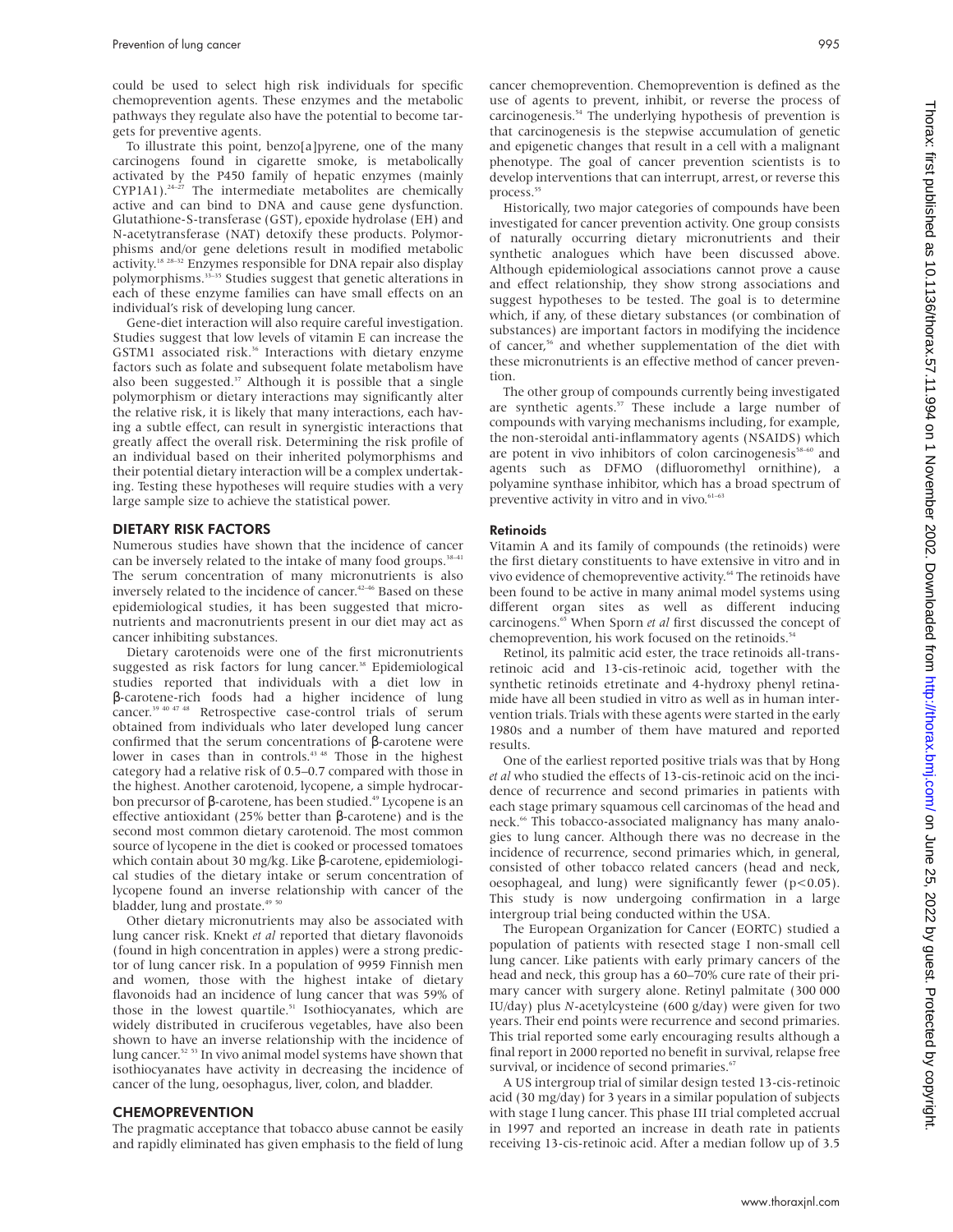years there was no effect of the supplements on the time to second primaries, recurrence, or mortality. There was a smoking-treatment interaction, with current smokers on the active arm having increased recurrence and mortality.<sup>6</sup>

13-cis-retinoic acid has also been tested using bronchial metaplasia as the end point.<sup>69</sup> This double blind, randomised trial showed no decrease in the incidence of metaplasia in the active treatment arm. The positive results of the clinical trial in head and neck cancers using cancer as an end point and these negative results help to emphasise that intermediate end points need to be clearly linked to cancer incidence before they can be acceptable as a surrogate end point.

The retinoids as a family continue to be investigated for chemoprevention. It is likely that additional synthetic retinoids which block or activate specific retinoid receptors (RXR) will be developed and tested in the clinic.<sup>70</sup> Lung cancer will remain a prime target for these agents.

#### Beta-carotene

Epidemiological trials, together with an influential science editorial in 1981, suggested that β-carotene was the most promising lung cancer prevention agent.<sup>6</sup> In spite of only limited in vitro and in vivo animal studies suggesting that β-carotene had preventive activity, human intervention trials were started in the early 1980s. Two of these trials focused on lung cancer—the Alpha Tocopherol Beta Carotene Trial (ATBC) in Finland<sup>71</sup> and the Carotene and Retinol Efficacy Trial (CARET) in the USA.<sup>72</sup>

CARET tested the combination of 30 mg β-carotene and 25 000 IU retinyl palmitate daily in 18 314 men and women aged 50–69 years at high risk for developing lung cancer.<sup>73</sup> The high risk groups consisted of 14 254 cigarette smokers with a 20-pack year smoking history, either current smokers or ex-smokers who had quit within 6 years, and 4060 men with extensive occupational asbestos exposure who were current or ex-smokers (up to 15 years since quitting). The intervention was stopped 21 months early because of evidence of no benefit and possible harm (mean follow up 4 years). There were 28% more lung cancers ( $p=0.02$ ) and 17% more deaths ( $p=0.02$ ) in the active intervention group. Because CARET administered a combination of β-carotene and retinyl palmitate it was not possible to distinguish whether the adverse effects were due to β-carotene, retinyl palmitate, or the combination.

These results were remarkably similar to the ATBC trial which was completed in Finland in a similar high risk population and reported in 1994, before CARET.<sup>74</sup> This NCI sponsored  $2 \times 2$  placebo controlled trial administered 20 mg β-carotene with or without 50 mg α-tocopherol for 5–8 years (mean 6.1) years) to 29 133 Finnish men aged 50–69 who smoked five or more cigarettes daily. There was no overall effect of α-tocopherol on the incidence of lung cancer (relative risk (RR) 0.99, 95% confidence interval (CI) 0.87 to 1.13, p=0.86). On the other hand, β-carotene supplementation was associated with an increase in lung cancer risk (RR 1.16, 95% CI 1.02 to 1.33, p=0.02). The adverse effect of β-carotene appeared to be stronger in those who were heavy smokers of at least 20 cigarettes per day (RR 1.25, 95% CI 1.07 to 1.46) than in those who smoked 19 cigarettes or less per day (RR 0.97, 95% CI 0.76 to 1.23). These two trials clearly established that β-carotene supplements are harmful to cigarette smokers causing an increase in the incidence of lung cancer and mortality.

Another smaller intervention trial has reported encouraging results in lung and other cancer. It has long been known that there is an inverse relationship between the incidence of cancer and the selenium content of the soil (and hence locally grown foods) and cancer.<sup>75</sup> Based on this finding, Clark *et al<sup>76</sup>* conducted a skin cancer prevention trial in individuals previously diagnosed as having skin cancer. Participants were randomised to receive 200 µg/day selenium rich brewer yeast or placebo. An analysis in 1997 reported that selenium supplementation did not change the primary end point of new skin

cancers but did reduce the incidence of other primaries (lung,  $p=0.05$ ; prostate,  $p=0.001$ ; colorectal,  $p=0.03$ ). This study will require confirmation since the population consisted of patients with previous skin cancer and the encouraging results were seen only in the secondary analysis. A primary intervention trial of selenium and α-tocopherol with a sample size of 32 000 with the primary end point of prostate cancer and secondary end points of lung cancer and colon cancer (SELECT) began recruitment in 2001.

The findings of CARET and ATBC were a surprise since they conflicted with the epidemiological data. However, both CARET and ATBC administered high doses of β-carotene (20–30 times the average daily intake). These results emphasise the importance of carefully controlled intervention trials in determining the role of dietary supplements or any intervention agent. Because of the discouraging results of the large intervention trials as well as a rapidly expanding understanding of lung cancer, there has been a shift in focus to small clinical trials evaluating the effect of potential intervention agents on biomarkers of carcinogenesis.

#### BIOMARKERS OF CARCINOGENESIS

A better understanding of the molecular events that occur during carcinogenesis has opened new areas of research in cancer prevention. Currently, pre-neoplasia is diagnosed based on histological examinations. However, for lung cancer, bronchial metaplasia or dysplasia is not always a good predictor of future cancer risk. Ex-smokers can have improvement in metaplasia/dysplasia but their cancer risk remains increased.77–79 It is hoped that testing bronchial mucosa or bronchial epithelial cells for the presence of genetic or epigenetic changes will better predict the risk of cancer. Patients with documented changes may be more appropriate for treatment with chemoprevention agents. In addition, chemoprevention trials can be based on these molecular markers. Patients can be recruited to a trial by the presence of one or more of these markers. Those agents which cause an improvement in marker profile can then be further investigated for cancer prevention activity. These scenarios remain hypotheses to be tested since none of the molecular markers described has been shown to be a reliable predictor of cancer incidence. Their natural history in high risk populations is unknown, and it is also unknown if an agent which causes an improvement in marker status will ultimately decrease the incidence of cancer.

Numerous candidate markers are being investigated. Alterations in the p53 tumour suppressor gene are commonly acquired genetic lesions observed in lung cancer. $80-82$  Mutations affect approximately 90% of small cell lung cancers and 50–60% of non-small cell lung cancers.<sup>83–91</sup> Lonardo *et al*<sup>92</sup> studied the expression of p53 in bronchial epithelium and squamous cell carcinomas and found that 61% of the squamous cell carcinomas, 54% of high grade dysplasias, and only 6% with atypia overexpressed p53. p53 expression was not seen in squamous metaplasia or low grade dysplasia. Rusch *et al*<sup>93</sup> had similar findings with 56% of non-small cell and 16% of bronchial lesions exhibiting aberrant p53 immunohistochemical staining.

Mao *et al*<sup>94</sup> studied the sputum of high risk individuals and followed them for cancer incidence. They found that 10 of 15 patients who developed adenocarcinoma had mutations in the ras or p53 gene. They then examined sputum collected prior to diagnosis and found that eight of the 10 patients had the identical mutation detected in at least one sputum sample. Mao *et al*<sup>95</sup> later reported the detection of abnormalities in bronchoscopic epithelial biopsy specimens in 40 current smokers and 14 former smokers. They determined DNA sequence losses involving microsatellite DNA at three loci (3p14, 9p21, and 17p13). DNA losses at 3p14, 9p21, and 17p13 were detected in 27 (75%), 21 (57%), and six (18%), respectively, of the informative subjects (those who could be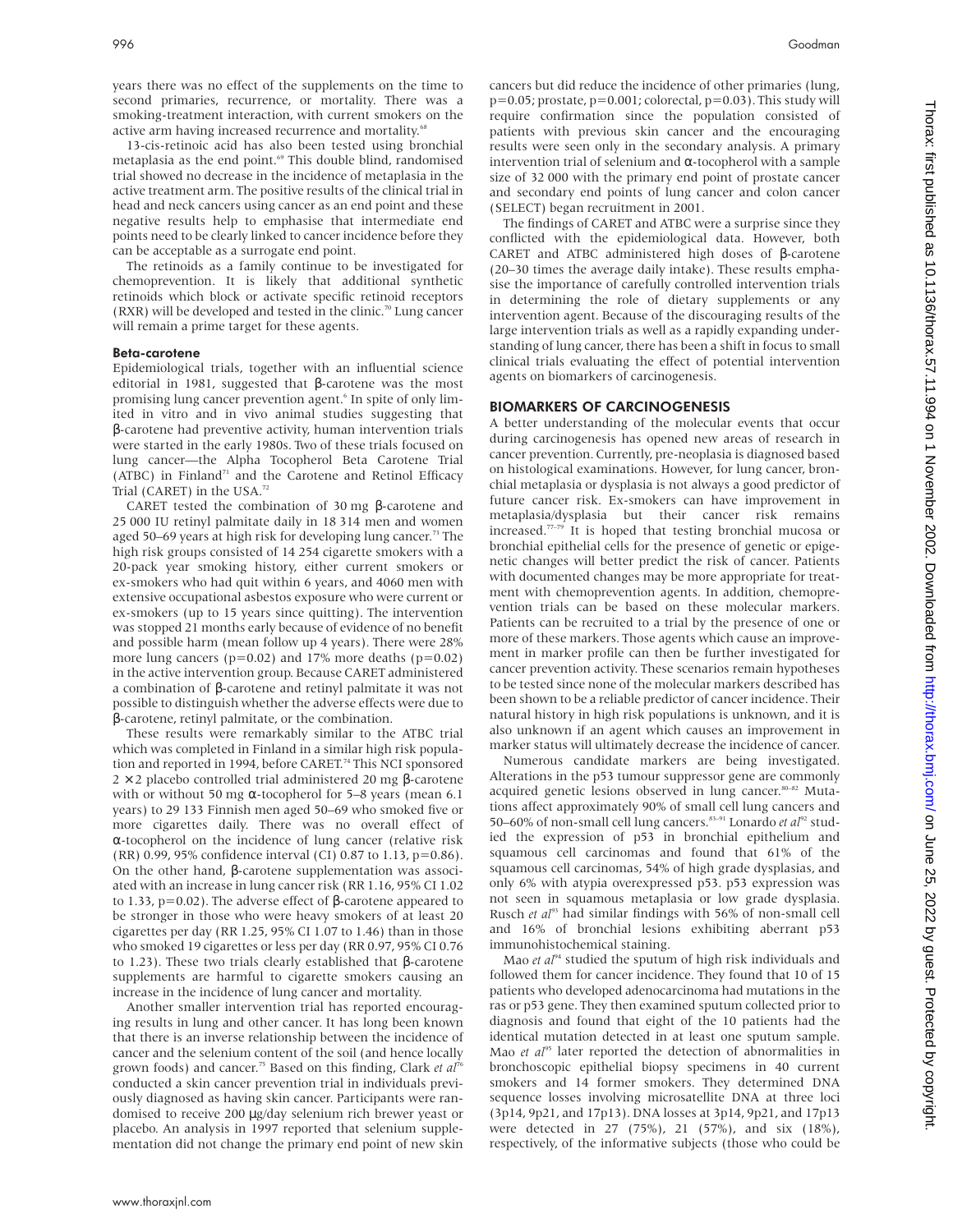evaluated at that specific loci). Only one abnormality, loss of 3p14, was seen in five of nine of the informative non-smokers. These sites of DNA loss are known to be localised to chromosomal sites important in cancer. The tumour suppressor gene p53 is located at 17p13.<sup>96</sup> The other two loci contain the tumour suppressor genes FHIT (3p14) and p16 (9p21).<sup>97-99</sup> This study showed that relevant genetic abnormalities can be seen in histologically normal bronchial epithelial cells of smokers and are compatible with the hypothesis of a stepwise accumulation of genetic abnormalities leading to cancer.

Inactivation of the p16 tumour suppressor gene resulting from either allelic loss or mutation of p16 or hypermethylation of CpG islands in its promoter region<sup>100</sup> is also a promising marker in lung cancer.<sup>101–103</sup> Belinsky's group used methylation-specific polymerase chain reaction (MSP)<sup>104 105</sup> to determine the frequency of p16 methylation in premalignant lesions, carcinoma in situ lesions, squamous cell carcinomas, and sputum samples. The frequency increased during disease progression from basal cell hyperplasia (17%) to squamous metaplasia (24%) to carcinoma in situ (50%) lesions. He further showed that aberrant p16 methylation could be detected in sputum samples from three of seven patients with lung cancer and five of 26 cancer-free individuals at high risk (smokers). Ahrendt<sup>101</sup> found methylated p16 alleles in prospectively collected bronchoalveolar lavage (BAL) fluid from 63% of patients (12/19) with a primary resectable non-small cell lung cancer that had p16 methylation in the cancer. Palmisano et al<sup>106</sup> found that aberrant methylation of the p16 and/or O6-methyl-guanine-DNA methyltransferase (MGMT) promoter regions can be detected in DNA from sputum in all 10 patients with squamous cell lung carcinoma at the time of diagnosis and also in sputum samples of all 11 patients up to 3 years before clinical diagnosis. Only five of these 21 patients had sputum cytologies positive for cancer. Furthermore, methylated p16 and MGMT sputum markers were detected in 12–19% and 16–36%, respectively, of cancerfree individuals at high risk (exposure to tobacco and/or radon) for developing lung tumours.

The cyclins are a family of nuclear factors that are expressed and control the progression of the cell through the cell cycle. Inappropriate expression or activity has been found in cancer and it has been suggested that the expression of these proteins may be a marker of early carcinogenesis. Lonardo et al<sup>92</sup> studied cyclin D1 and E in a series of bronchial biopsies ranging from metaplasia to low grade dysplasia, high grade dysplasia, and squamous cell carcinoma. They found that cyclin D1 was detected in 7% with squamous metaplasia, 15% with atypia, 18% with low grade dysplasia, 47% with high grade dysplasia, and 42% with squamous cell carcinoma. Findings were similar with cyclin E which was not detected in normal epithelium, squamous metaplasia, or low grade dysplasia but occurred in 9% with atypia, 33% with high grade dysplasia, and 54% with squamous cell carcinomas. Papadimitrakopoulou et al<sup>107</sup> studied 27 patients with biopsy specimens of the upper aerodigestive tract and found 50% expression of cyclin D.

Cyclo-oxygenase (COX) is a constitutively expressed enzyme which is one of the rate limited steps in the conversion of arachadonic acid to prostaglandins. An alternative form of COX, COX-2, is inducible and is expressed in response to growth factors and to other stimuli. It appears that COX-2 is expressed in many lung cancer cell line model systems and tumours obtained from patients. Overexpression of COX-2 occurs in all cell types but appears more prominent in well differentiated cancers. It is also found in premalignant stages and invasive cancers.<sup>108–112</sup> Many COX-2 inhibitors have inhibitory effects on cell lines.<sup>113 114</sup> It has been proposed that the expression of COX-2 may be an early marker of a genetically altered epithelial cell destined to become cancer. Wolff *et al*<sup>111</sup> found expression of COX-2 in 19 of 21 adenocarcinomas. Well differentiated adenocarcinomas appeared to have more COX-2 staining than poorly differentiated tumours. Expression of COX-2 was also seen in 11 squamous cell carcinomas.

Epidermal growth factor receptor (EGFR) is a member of the erbB gene family of transmembrane tyrosine kinase. Activation plays an important role in cell division and differentiation. Abnormalities of EGFR have been found in patients with lung cancer and those at high risk.<sup>115–118</sup> While EGFR is expressed in normal epithelium, increased expression has been in found metaplastic lesions<sup>119</sup> <sup>120</sup> and in 70% of squamous cell carcinomas and around 50% of adenocarcinomas.

These markers are just a few of the many which have been described that may serve as intermediate end points in identifying high risk individuals. Currently, many are acting as end points for an intervention trial. Although each marker is firmly established as important in the carcinogenesis of lung cancer, modulation of these markers by preventive agents does not guarantee that the agent will have activity in reducing the incidence of lung cancer. Trials are currently being conducted to evaluate multiple markers.

A better understanding of carcinogenesis has also fostered the development of agents specifically targeting the epigenetic and genetic changes which develop in neoplastic cancer cells. Specific agents are now available that block the COX-2 enzyme (Celecoxib). EGFR is activated in lung cancer and is expressed in pre-neoplasia. ZD1839 is a specific inhibitor of the EGF activated tyrosine kinase. These compounds are examples of agents currently being tested in the treatment of patients with established lung cancer and have good potential as preventive agents.

Chemoprevention is a new field. Analogous to the development of cancer chemotherapy in the 1940s and 1950s, this field is in its infancy. As we gain a better understanding of carcinogenesis our development and use of agents will become based in modifying underlying mechanisms. Although the past 10–15 years have been disappointing, we have established a strong foundation for future clinical trials. There is every reason to believe that greater success will be achieved in the next 10–15 years.

#### **REFERENCES**

- 1 Murray C, Lopez A. Mortality by cause for eight regions of the world. Lancet 1997;349:1269–76.
- 2 Jemal A, Thomas A, Murray T, et al. Cancer statistics. CA Cancer J Clin 2002;52:23–47.
- 3 Levi F, LaVecchia, Lucchini F. Cancer mortality in Europe 1990–1992. Eur J Cancer Prev 1995;4:389–417.
- 4 Cole P, Rodu B. Declining cancer mortality in the United States. Cancer 1996;78:2045–8.
- 5 Shopland DR, Hartman AM, Gibson J, et al. Cigarette smoking among U.S. adults by state and region: estimates from the current population survey. J Natl Cancer Inst 1996;88:1748-58.
- 6 Peto R, Lopez A, Boreman J. Mortality from smoking worldwide. Br Med Bull 1996;52:12–21.
- 7 Parkin D, Whelan S, Ferlay J, et al. Cancer incidents in five continents. Lyon, France: IARC Scientific Publication, No 143, Vol 7, 1997.
- 8 Stellman SD, Takezaki T, Wang L-E, et al. Smoking and lung cancer risk in American and Japanese men: an international case-control study. Cancer Epidemiol Biomarkers Prevent 2001;10:1193–9.
- 9 Chollat-Traquet C. Tobacco or health: a WHO programme. Eur J Cancer 1992;28:311–5.
- 10 Gong YL, Koplan J, Feng W. Cigarette smoking in China. Prevalence, characteristics, and attitudes in Minhang District. JAMA 1995;274:1232–4.
- 11 National Research Council. Environmental tobacco smoke: Measuring exposures and assessing health effects. Washington DC: National Academy, 1986.
- 12 Wald NJ, Nanchahal K, Thompson S. Does breathing other people's tobacco smoke cause lung cancer? BMJ Clin Res Ed 1986;293:1217–  $22.2$
- 13 Spitzer WO, Lawrence V, Dales R. Links between passive smoking and disease: a best-evidence synthesis. A report of the Working Group on Passive Smoking. Clin Invest Med 1990;13:17-42; discussion 43-6.
- 14 Cardenas VM, Thun M, Austin H. Environmental tobacco smoke and lung cancer mortality in the American Cancer Society's Cancer Prevention Study. II. *Cancer Causes Control,* 1997;**8**:57–64; erratum<br>*Cancer Causes Control* 1997;**8**:675.
- 15 Halpern MT, Gillespie B, Warner K. Patterns of absolute risk of lung cancer mortality in former smokers. J Natl Cancer Inst 1993;85:457-64.
- 16 Lubin JH, Blot W. Lung cancer and smoking cessation: patterns of risk. J Natl Cancer Inst 1993;85:422–3.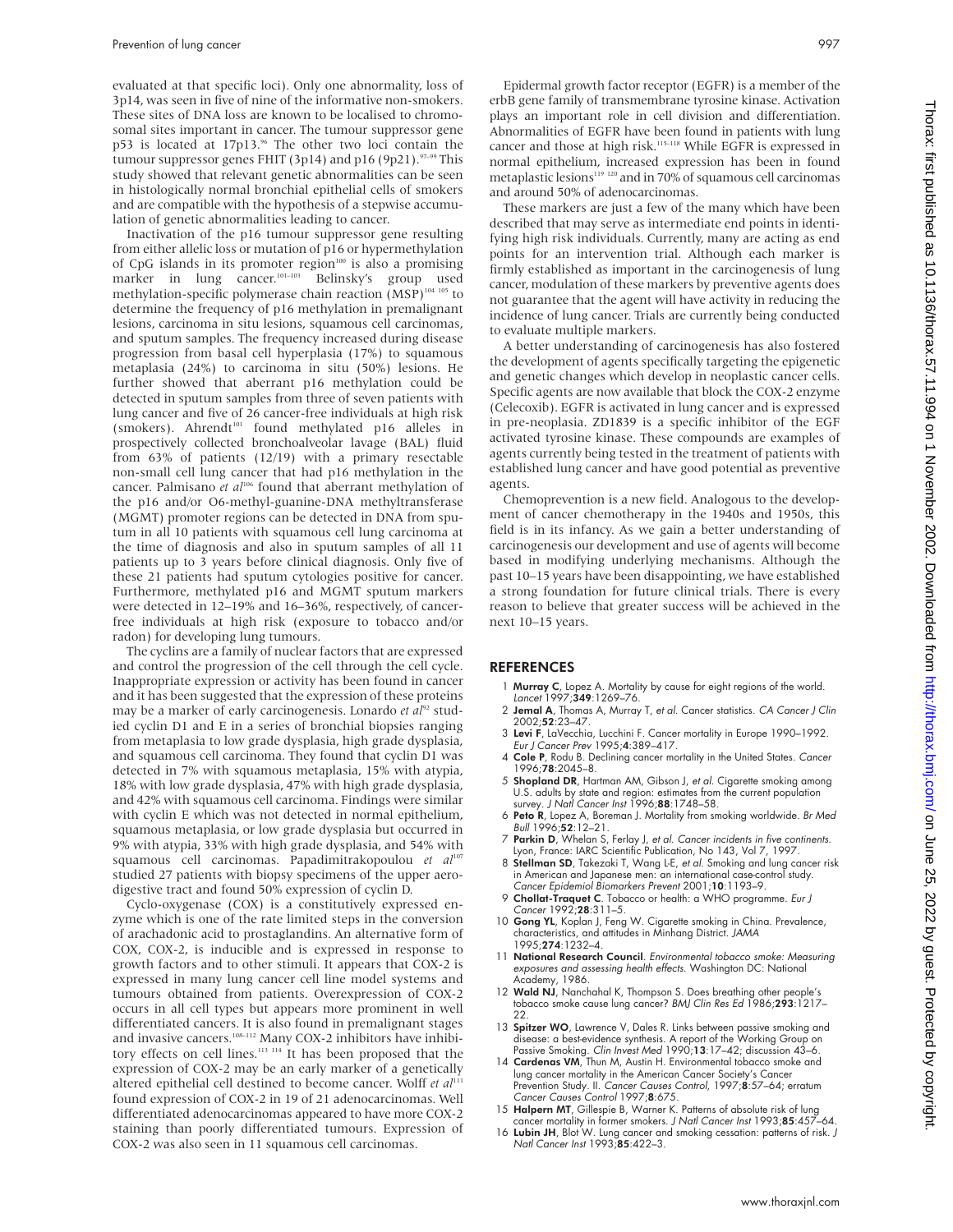- 17 Strauss G, DeCamp M, Dibiccaro E. Lung cancer diagnosis is being made with increasing frequency in former cigarette smokers! Clin Oncol 1995;14:362.
- 18 Nazar-Stewart V, Motulsky AG, Eaton DL, et al. The glutathione S-transferase u polymorphism as a marker for susceptibility to lung carcinoma. Cancer Res 1993;53:2313–8.
- 19 Yoshida K, Hamajima N, Kozaki K, et al. Association between the dopamine de receptor A2/A2 genotype and smoking behaviour in the Japanese. Cancer Epidemiol Biomarkers Prevent 2001;10:403–5.
- 20 Risser NL. Prevention of lung cancer: the key is to stop smoking. Semin Oncol Nursing 1996;12:260–9.
- 21 Koh HK. An analysis of the successful 1992 Massachusetts tobacco tax initiative. Tobacco Control 1996;5:220–5.
- 22 Spitz MR, Bondy M. Genetic susceptibility to cancer. Cancer 1993;72(3 Suppl):991–5.
- 23 Perera F. Molecular epidemiology: insights into cancer susceptibility, risk
- assessment, and prevention. *J Natl Cancer Inst* 1996;**88**:496–509.<br>24 **Li D**, Firozi P, Wang L-E, *et al*. Sensitivity to DNA damage induced by<br>benzo(a)pyrene diol epoxide and risk of lung cancer: A case-control analysis. Cancer Res 2001;61:1445-50.
- 25 Wu X, Shi H, Jiang H, et al. Associations between cytochrome P4502E1 genotype, mutagen sensitivity, cigarette smoking and susceptibility to<br>lung cancer. *Carcinogenesis* 1997;**18**:967–73.
- 26 Kato S, Shields P, Caporaso N, et al. Analysis of cytochrome P450 2E1 genetic polymorphisms in relation to human lung cancer. Cancer Epidemiol Biomarkers Prevent 1994;3:515–8.
- 27 Nakachi K, Imai K, Hayashi S, et al. Polymorphisms of the CYP1A1 and glutathione S-transferase genes associated with susceptibility to lung cancer in relation to cigarette dose in a Japanese population. Cancer Res 1993;53:2994–9.
- 28 Heckbert S, Weiss NS, Hornung SK, et al. Glutathione S-transferease and epoxide hydrolase activity in human leukocytes in relation to risk of lung cancer and other smoking-related cancers. J Natl Cancer Inst 1992;84:414–22.
- 29 Zhou W, Liu G, Thurston SW, et al. Genetic polymorphisms in<br>N-acetyltransferase-2 and microsomal epoxide hydrolase, cumulative<br>cigarette smolking, and lung cancer. Cancer Epidemiol Biomarkers<br>Prevent 2002;11:15–21.
- 30 Hou S-M, Falt S, Yang K, et al. Differential interactions between GSTM1 and NAT1 genotypes on aromatic DNA adduct level and HPRT mutant frequency in lung cancer patients and population controls. Cance
- Epidemiol Biomarkers Prevent 2001;**10**:133–40.<br>31 **Frazier ML**, O'Donnell FT, Kong S, *et al. A*ge-associated risk of cancer<br>among individuals with N-acetyltransferase 2 (NAT2) mutations and mutations in DNA mismatch repair genes. Cancer Res 2001;61:1269–71.
- 32 Zhou W, Thurston SW, Liu G, et al. The interaction between microsomal epoxide hydrolase polymorphisms and cumulative cigarette smoking in different histological subtypes of lung cancer. *Cancer Epidemiol*<br>Biomarkers Prevent 2001;**10**:461–6.
- 33 Ratnzsinghe D, Yao S-X, Tangrea JA, et al. Polymorphisms of the DNA repair gene XRCC1 and lung cancer risk. Cancer Epidemiol Biomarkers Prevent 2001;10:119–23.
- 34 David-Beabes GL, Lunn RM, London SJ. No association between the XPD (Lys751G1n) polymorphism or the XRCC3 (Thr241Met) polymorphism and lung cancer risk. Cancer Epidemiol Biomarkers Prevent 2001;10:911–2.
- 35 Park JY, Lee SY, Jeon H-S, et al. Polymorphism of the DNA repair gene XRCC1 and risk of primary lung cancer. Cancer Epidemiol Biomarkers Prevent 2002;11:23–7.
- 36 Woodson K, Stewart C, Barrett M, et al. Effect of vitamin intervention on the relationship between GSTM1, smoking, and lung cancer risk among male smokers. Cancer Epidemiol Biomarkers Prevent 1999;8:965–70.
- 37 Shen H, Spitz MR, Wang L-E, et al. Polymorphisms of methylene-tetrahydrofolate reductase and risk of lung cancer: a case-control study. Cancer Epidemiol Biomarkers Prevent 2001;10:397–401.
- 38 Ziegler R, Colavito E, Hartge P. Importance of alpha-carotene, beta-carotene, and other phytochemicals in the etiology of lung cancer. J Natl Cancer Inst 1996;88:612–5.
- 39 Colditz GA, Stampfer MJ, Willett WC. Diet and lung cancer. A review of the epidemiologic evidence in humans. Arch Intern Med 1987;147:157–60.
- 40 Byers T. Diet as a factor in the etiology and prevention of lung cancer. In: Samet J, ed. Epidemiology of lung cancer. New York: Marcel Dekker, 1994: 335–52.
- 41 **Block G**. Fruit, vegetables, and cancer prevention: a review of the epidemiological evidence. Nutr Cancer 1992;18:1–29.
- 42 Stahelin H, Gey K, Eichholzer M. Plasma anti-oxidant vitamins and subsequent cancer mortality in the 12-year follow-up of the prospective Basel study. Am J Epidemiol 1991;133:766–75.
- 43 Nomura AM, Stemmermann G, Heilbrun L. Serum vitamin levels and the risk of cancer of specific sites in men of Japanese ancestry in Hawaii. Cancer Res 1985;45:2369–72.
- 44 Wald NJ, Thompson S, Densem J, et al. Serum beta-carotene and subsequent risk of cancer: results from the BUPA study. Br J Cancer 1988:57:428–33.
- 45 Virtamo J, Valkeila E, Alfthan G. Serum selenium and risk of cancer. A prospective follow-up of nine years. *Cancer* 1987;**60**:145–8.<br>46 **Connett JE**, Kuller L, Kjelsberg M. Relationship between carotenoids and
- cancer. The Multiple Risk Factor Intervention Trial (MRFIT) study. Cancer 1989;64:126–34.
- 47 Greenwald P. NCI cancer prevention and control research. Prevent Med 1993;22:642–60.
- 48 Willett WC, Polk B, Underwood B, et al. Relation of serum vitamins A and E and carotenoids to the risk of cancer. N Engl J Med<br>1984:310:430-4.
- 1984;310:430-4.<br>49 Stahl W, Sies H. Lycopene: a biologically important carotenoid for<br>humans? Arch Biochem Biophys 1996;336:1-9.<br>50 Clinton SK, Emenhiser C, Schwartz S. cistrans lycopene isomers,<br>carotenoids, and retinol i
- Biomarkers Prevent 1996;5:823–33.<br>51 **Knekt P**, Jarvinen R, Seppanen R. Dietary flavonoids and the risk of lung
- cancer and other malignant neoplasms. Am J Epidemiol 1997;146:223–30.
- 52 Hecht SS. Chemoprevention of lung cancer by isothiocyanates. Advan Exp Med Biol 1996;401:1–11.
- 53 **Stoner GD**, Morse M. Isothiocyanates and plant polyphenols as<br>inhibitors of lung and esophageal cancer. *Cancer Lett* 1997;114:113–9.<br>54 **Sporn MB**, Dunlop N, Newton D. Prevention of chemical carcinogenesis
- by vitamin A and its synthetic analogs (retinoids). *Fed Proc*<br>1976;**35**:1332–8.
- 55 Bertram JS. Rationale and strategies for chemoprevention of cancer in
- humans. Cancer Res 1987;47:3012–31. 56 Goodman GE. Cancer prevention: chemoprevention vs dietary modifications. Prevent Med 1993;22:689–92.
- 57 Kelloff GJ, Hawk E, Crowell J, et al. Strategies for identification and clinical evaluation of promising chemoprevention agents. Oncology 1996;10:1471–84.
- 58 Giardiello FM, Hamilton S, Krush A. Treatment of colonic and rectal adenomas with sulindac in familial adenomatous polyposis. N Engl J Med 1993;328:1313–6.
- 59 Kelloff GJ, Crowell J, Boone C. Clinical development plan: piroxicam. J Cell BiochemSuppl 1994;20:219–30.
- 60 Kelloff GJ, Crowell J, Boone C. Clinical development plan: sulindac. J Cell Biochem Suppl 1994;20:240–51.
- McCann P, Pegg A, Sjoeerdsma A. Inhibition of polyamine metabolism: biological significance and basis for new therapies. New York:
- Academic Press, 1987. 62 Meyskens FL Jr, Emerson S, Pelot D. Dose de-escalation chemoprevention trial of alpha-difluoromethylornithine in patients with colon polyps. J Natl Cancer Inst 1994;86:1122–30.
- 63 Kelloff GJ, Crowell J, Boone C. Clinical development plan: 2-difluoromethylornithine (DFMO). J Cell Biochem Suppl 1994;20:147–65.
- 64 **Bollag W**, Hartmann H. Prevention and therapy of cancer with retinoids<br>in animals and man. *Cancer Surv* 1983;2:293–314.<br>65 Lippman SM, Benner SE, Hong WK. Cancer chemoprevention. *J Clin*<br>Oncol 1994;1**2**:851–73.
- 
- 66 Hong WK, Lippman SM, Itri L. Prevention of second primary tumors with isotretinoin in squamous-cell carcinoma of the head and neck. N Engl J Med 1990;323:795-801.
- 67 van Zandwijk N, Dalesio O, Pastorino U, et al. EUROSCAN, a randomized trial of vitamin A and N-acetylcysteine in patients with head<br>and neck cancer or lung cancer. J Marl Cancer Inst 2000;**92**:977–86.<br>68 **Lippman SM**, lee IJ, Karp DD, *et al.* Randomized phase III intergroup<br>trial
- 
- non-small-cell lung cancer. J Natl Cancer Inst 2001;93:605–18. 69 Lee JS, Lippman SM, Benner SE. Randomized placebo-controlled trial of isotretinoin in chemoprevention of bronchial squamous metaplasia. J Clin Oncol 1994;12:937–45.
- 70 Dragney K, Rigas J, Dmitrovsky E. The retinoids and cancer prevention mechanisms. Oncologist 2000;5:361-8.
- 71 Alpha Tocopherol Beta Carotene Trial Group. The effect of vitamin E and beta-carotene on the incidence of lung cancer and other cancers in<br>male smokers. N Engl J Med 1994;**330**:1029–35.
- 72 Omenn GS, Goodman GE, Thornquist M, et al. The beta-Carotene and Retinol Efficacy Trial (CARET) for chemoprevention of lung cancer in high-risk populations: smokers and asbestos-exposed workers. Cancer Res 1994;54:2038–43S.
- 73 Omenn GS, Goodman GE, Thornquist M, et al. Risk factors for lung cancer and for intervention effects in CARET, the beta-Carotene and Retinol Efficacy Trial. J Natl Cancer Inst 1996;88:1550-9.
- 74 Albanes D, Heinonen OP, Taylor PR, et al. Alpha-tocopherol and beta-carotene supplements and lung cancer incidence in the alpha-tocopherol, beta-carotene cancer prevention study: effects of base-line characteristics and study compliance. J Natl Cancer Inst 1996;88:1560–70.
- 75 van den Brandt PA, Goldbohm RA, van 't Veer P, et al. A prospective cohort study on selenium status and the risk of lung cancer. Cancer Res 1993;53:4860–5.
- 76 Clark LC, Combs G, Turnbull B. Effects of selenium supplementation for cancer prevention in patients with carcinoma of the skin. A randomized<br>controlled trial. Nutritional Prevention of Cancer Study Group. JAMA<br>1996;2**76**:1957–63; erratum appears in JAMA 1997;**277**:1520.<br>77 **Melamed MR**, Zama
- incipient invasive epidermoid lung cancer: detection by sputum cytology<br>in a survey of asymptomatic cigarette smokers. A*m J Surg Pathol* 1977;1:5–16.
- 78 Topping DC, Griesemer R, Nettesheim P. Quantitative assessment of generalized epithelial changes in tracheal mucosa following exposure to 7,12-dimethylbenz(a)anthracene. Cancer Res 1979;39:4823–8. 79 Ono J, Auer G, Caspersson T, et al. Reversibility of
- 20-methylcholanthrene-induced bronchial cell atypia in dogs. Cancer 1984;54:1030–7.